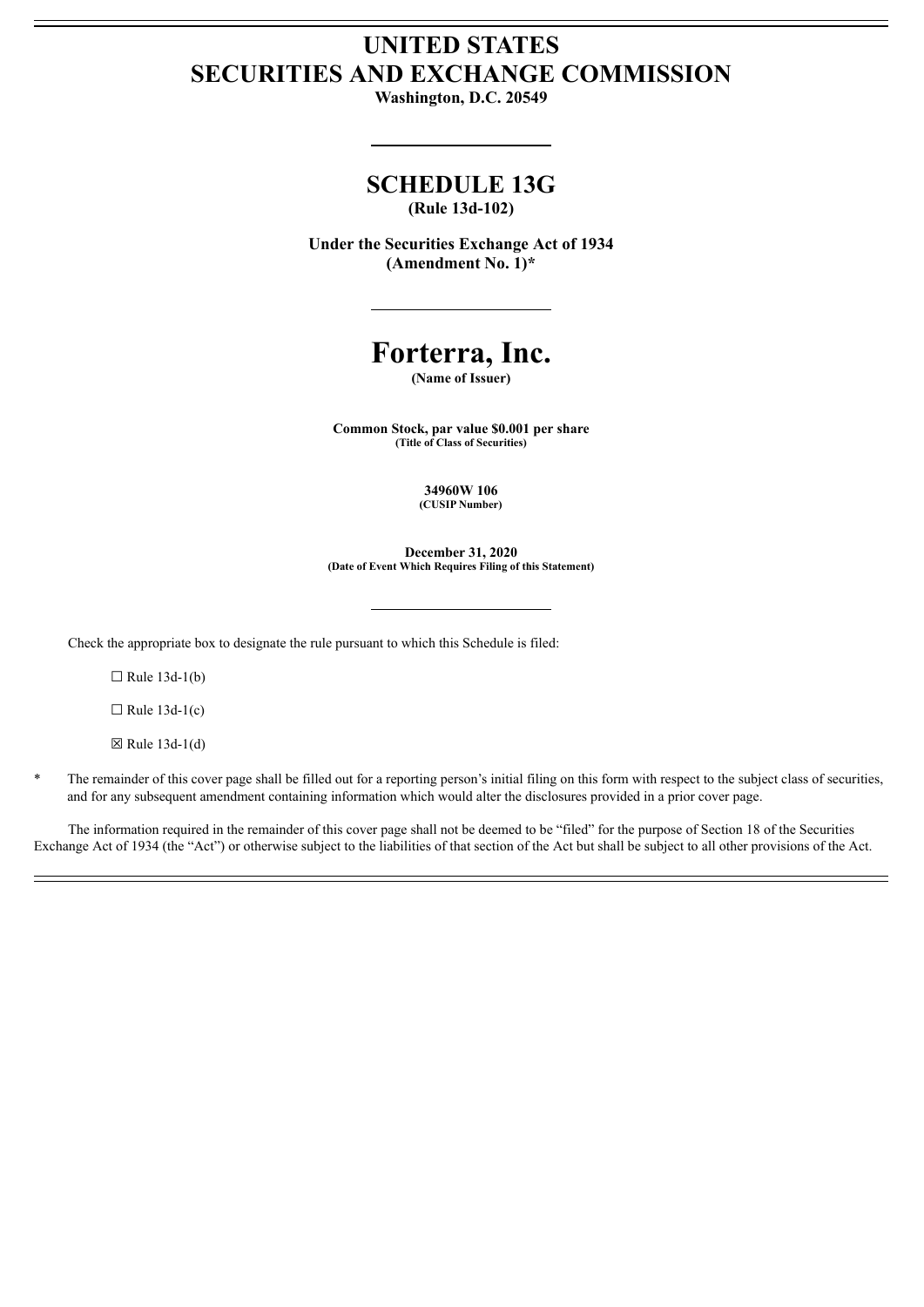CUSIP No. 34960W 106 Page 1 of 7

| 1.                                     | <b>NAMES OF REPORTING PERSONS</b>                                  |                                     |  |  |  |  |
|----------------------------------------|--------------------------------------------------------------------|-------------------------------------|--|--|--|--|
|                                        | Forterra US Holdings, LLC, a Delaware limited liability company    |                                     |  |  |  |  |
| 2.                                     | CHECK THE APPROPRIATE BOX IF A MEMBER OF A GROUP                   |                                     |  |  |  |  |
|                                        | (a) $\Box$<br>(b) $\Box$                                           |                                     |  |  |  |  |
| 3.                                     | <b>SEC USE ONLY</b>                                                |                                     |  |  |  |  |
| 4.                                     | CITIZENSHIP OR PLACE OF ORGANIZATION                               |                                     |  |  |  |  |
|                                        | Delaware                                                           |                                     |  |  |  |  |
|                                        | <b>SOLE VOTING POWER</b><br>5.                                     |                                     |  |  |  |  |
|                                        | <b>NUMBER OF</b>                                                   | $\theta$                            |  |  |  |  |
| <b>SHARES</b>                          |                                                                    | <b>SHARED VOTING POWER</b><br>6.    |  |  |  |  |
| <b>BENEFICIALLY</b><br><b>OWNED BY</b> |                                                                    | 34,907,250                          |  |  |  |  |
| <b>EACH</b><br><b>REPORTING</b>        |                                                                    | <b>SOLE DISPOSITIVE POWER</b><br>7. |  |  |  |  |
| <b>PERSON</b><br>WITH:                 |                                                                    | $\theta$                            |  |  |  |  |
| <b>SHARED DISPOSITIVE POWER</b><br>8.  |                                                                    |                                     |  |  |  |  |
|                                        |                                                                    | 34,907,250                          |  |  |  |  |
|                                        | AGGREGATE AMOUNT BENEFICIALLY OWNED BY EACH REPORTING PERSON<br>9. |                                     |  |  |  |  |
|                                        | 34,907,250                                                         |                                     |  |  |  |  |
| 10.                                    | CHECK IF THE AGGREGATE AMOUNT IN ROW (9) EXCLUDES CERTAIN SHARES   |                                     |  |  |  |  |
|                                        | $\Box$                                                             |                                     |  |  |  |  |
| 11.                                    | PERCENT OF CLASS REPRESENTED BY AMOUNT IN ROW 9                    |                                     |  |  |  |  |
|                                        | 53.2%1                                                             |                                     |  |  |  |  |
| 12.                                    | TYPE OF REPORTING PERSON                                           |                                     |  |  |  |  |
|                                        | 00                                                                 |                                     |  |  |  |  |

Based upon 65,673,670 shares of common stock, par value \$0.001 per share ("Common Stock"), of Forterra, Inc. (the "Issuer"), outstanding as of October 26, 2020, as reported in the Issuer's Quarterly Report on Form 10-Q for quarter ended September 30, 2020 and filed with the Securities and Exchange Commission on October 29, 2020 (the "2020 Q3 10-Q").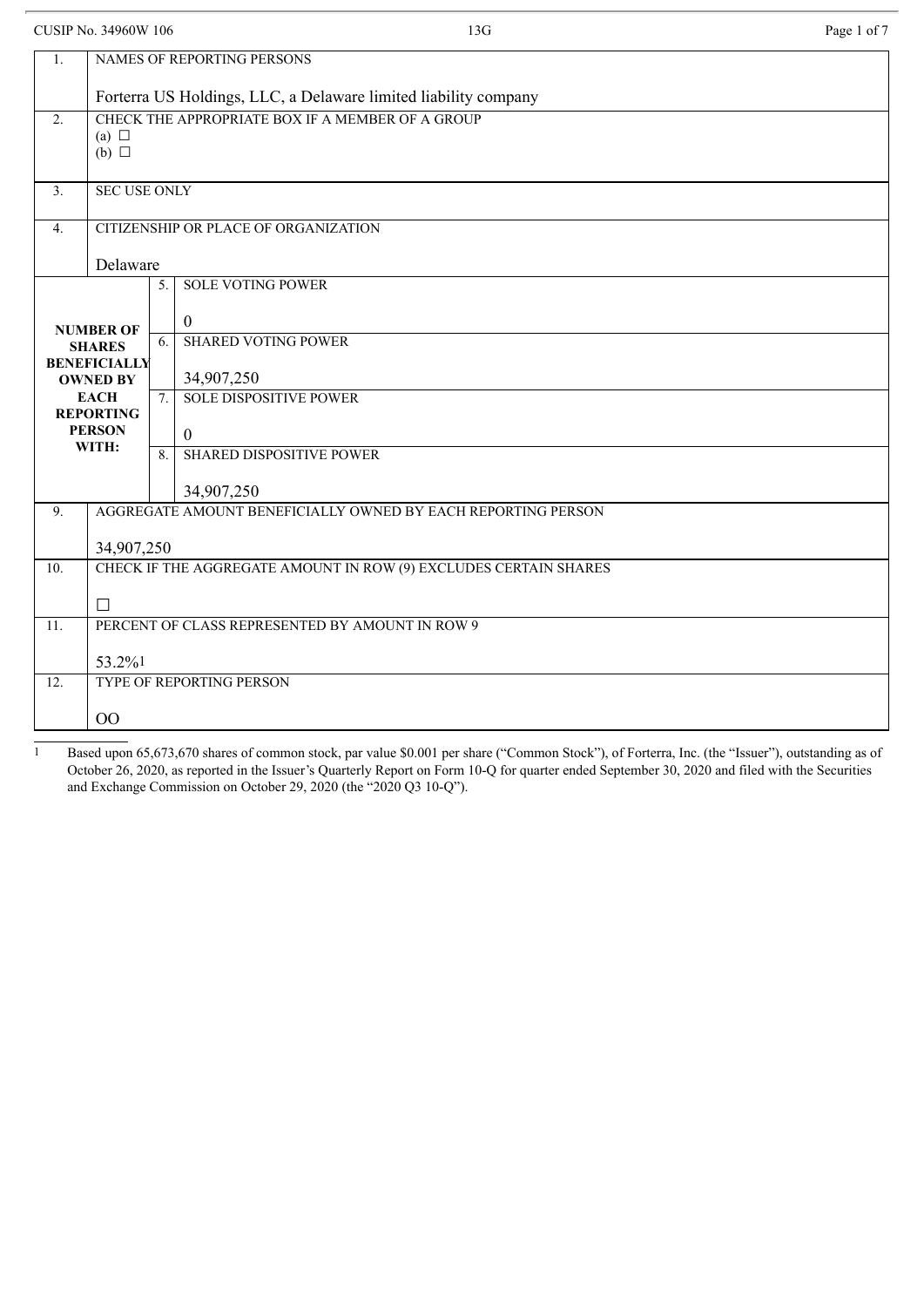| <b>CUSIP No. 34960W 106</b>                             |                               |                                                                  | 13G                                                          | Page 2 of 7 |  |  |
|---------------------------------------------------------|-------------------------------|------------------------------------------------------------------|--------------------------------------------------------------|-------------|--|--|
| 1.                                                      |                               |                                                                  | NAMES OF REPORTING PERSONS                                   |             |  |  |
|                                                         | John P. Grayken               |                                                                  |                                                              |             |  |  |
| 2.                                                      |                               | CHECK THE APPROPRIATE BOX IF A MEMBER OF A GROUP                 |                                                              |             |  |  |
|                                                         | (a) $\Box$<br>$(b)$ $\square$ |                                                                  |                                                              |             |  |  |
|                                                         |                               |                                                                  |                                                              |             |  |  |
| 3 <sub>1</sub>                                          |                               | <b>SEC USE ONLY</b>                                              |                                                              |             |  |  |
| $\overline{4}$ .                                        |                               | CITIZENSHIP OR PLACE OF ORGANIZATION                             |                                                              |             |  |  |
|                                                         | Ireland                       |                                                                  |                                                              |             |  |  |
|                                                         |                               | 5.                                                               | <b>SOLE VOTING POWER</b>                                     |             |  |  |
|                                                         |                               |                                                                  |                                                              |             |  |  |
|                                                         | <b>NUMBER OF</b>              | 6.                                                               | $\overline{0}$<br><b>SHARED VOTING POWER</b>                 |             |  |  |
| <b>SHARES</b><br><b>BENEFICIALLY</b><br><b>OWNED BY</b> |                               |                                                                  |                                                              |             |  |  |
|                                                         |                               |                                                                  | 34,907,250                                                   |             |  |  |
|                                                         | <b>EACH</b>                   | 7 <sub>1</sub>                                                   | <b>SOLE DISPOSITIVE POWER</b>                                |             |  |  |
|                                                         | <b>REPORTING</b>              |                                                                  |                                                              |             |  |  |
| <b>PERSON</b><br>WITH:                                  |                               |                                                                  | $\overline{0}$                                               |             |  |  |
|                                                         |                               | 8                                                                | <b>SHARED DISPOSITIVE POWER</b>                              |             |  |  |
|                                                         |                               |                                                                  | 34,907,250                                                   |             |  |  |
| 9.                                                      |                               |                                                                  | AGGREGATE AMOUNT BENEFICIALLY OWNED BY EACH REPORTING PERSON |             |  |  |
|                                                         |                               |                                                                  |                                                              |             |  |  |
|                                                         | 34,907,250                    |                                                                  |                                                              |             |  |  |
| 10.                                                     |                               | CHECK IF THE AGGREGATE AMOUNT IN ROW (9) EXCLUDES CERTAIN SHARES |                                                              |             |  |  |
|                                                         | П                             |                                                                  |                                                              |             |  |  |
| 11.                                                     |                               |                                                                  | PERCENT OF CLASS REPRESENTED BY AMOUNT IN ROW 9              |             |  |  |

| .<br>TERVENT OF CERTION RELATEDENTED BY THROUGH HARVEST 2 |          |                          |  |  |  |
|-----------------------------------------------------------|----------|--------------------------|--|--|--|
|                                                           |          | 53.2%2                   |  |  |  |
|                                                           | £<br>1/4 | TYPE OF REPORTING PERSON |  |  |  |
|                                                           |          | $\mathbb{N}$             |  |  |  |

<sup>2</sup> Based upon 65,673,670 shares of Common Stock outstanding as of October 26, 2020 as reported in the 2020 Q3 10-Q.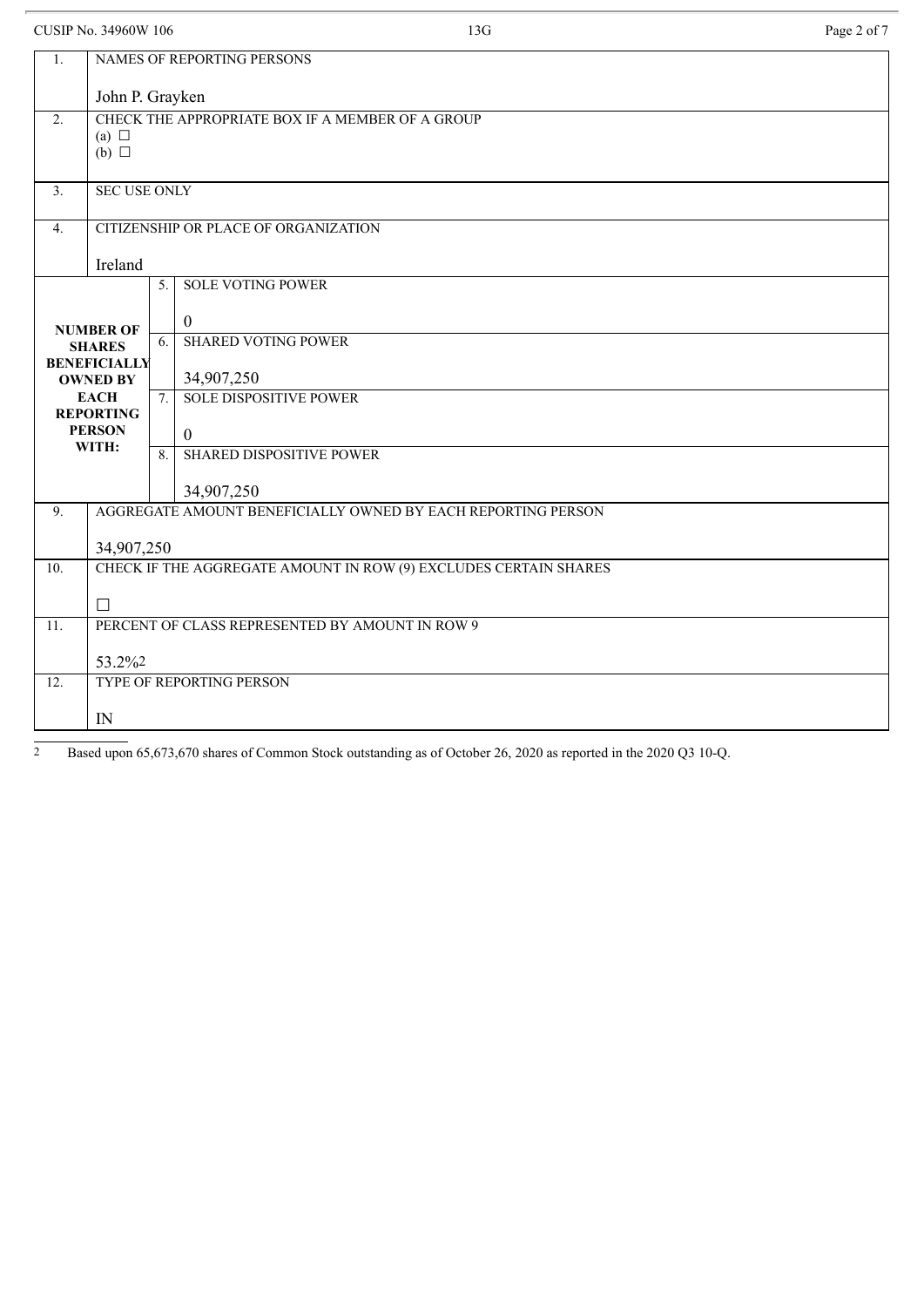| <b>CUSIP No. 34960W 106</b> |                                                                     |                                            | 13G                                                                                                                                                              | Page 3 of 7 |  |  |  |
|-----------------------------|---------------------------------------------------------------------|--------------------------------------------|------------------------------------------------------------------------------------------------------------------------------------------------------------------|-------------|--|--|--|
| Item $1(a)$ .               | Name of Issuer:                                                     |                                            |                                                                                                                                                                  |             |  |  |  |
|                             |                                                                     |                                            | Forterra, Inc., a Delaware corporation ("Issuer")                                                                                                                |             |  |  |  |
| Item $1(b)$ .               | <b>Address of Issuer's Principal Executive Offices:</b>             |                                            |                                                                                                                                                                  |             |  |  |  |
|                             |                                                                     |                                            | 511 East John Carpenter Freeway, 6th Floor, Irving, TX 75062                                                                                                     |             |  |  |  |
| Item $2(a)$ .               | <b>Name of Person Filing:</b>                                       |                                            |                                                                                                                                                                  |             |  |  |  |
|                             |                                                                     | This Schedule 13G is filed jointly by:     |                                                                                                                                                                  |             |  |  |  |
|                             |                                                                     | (1) Forterra US Holdings, LLC ("Holdings") |                                                                                                                                                                  |             |  |  |  |
|                             |                                                                     | (2) Mr. John P. Grayken                    |                                                                                                                                                                  |             |  |  |  |
| Item $2(b)$ .               | <b>Address of Principal Business Office or, if None, Residence:</b> |                                            |                                                                                                                                                                  |             |  |  |  |
|                             |                                                                     |                                            | (1) The principal business address of Holdings is 2711 North Haskell Avenue, Suite 1700, Dallas, Texas 75204.                                                    |             |  |  |  |
|                             |                                                                     |                                            | (2) The principal business address of Mr. John P. Grayken is 2711 North Haskell Avenue, Suite 1700, Dallas, Texas 75204.                                         |             |  |  |  |
| Item $2(c)$ .               | Citizenship:                                                        |                                            |                                                                                                                                                                  |             |  |  |  |
|                             | (1) Holdings is a Delaware limited liability company.               |                                            |                                                                                                                                                                  |             |  |  |  |
|                             |                                                                     |                                            | (2) Mr. John P. Grayken is an Irish citizen.                                                                                                                     |             |  |  |  |
| Item $2(d)$ .               | <b>Title of Class of Securities:</b>                                |                                            |                                                                                                                                                                  |             |  |  |  |
|                             |                                                                     |                                            | Common Stock, par value \$0.001, of the Issuer ("Common Stock")                                                                                                  |             |  |  |  |
| Item $2(e)$ .               | <b>CUSIP Number:</b>                                                |                                            |                                                                                                                                                                  |             |  |  |  |
|                             |                                                                     | 34960W 106                                 |                                                                                                                                                                  |             |  |  |  |
| Item 3.                     |                                                                     |                                            | If this statement is filed pursuant to $\S$ 240.13d-1(b) or 240.13d-2(b) or (c), check whether the person filing is a:                                           |             |  |  |  |
|                             | (a)                                                                 | $\Box$                                     | Broker or dealer registered under section 15 of the Act (15 U.S.C. 780).                                                                                         |             |  |  |  |
|                             | (b)                                                                 | $\Box$                                     | Bank as defined in section $3(a)(6)$ of the Act (15 U.S.C. 78c).                                                                                                 |             |  |  |  |
|                             | (c)                                                                 | $\Box$                                     | Insurance company as defined in section $3(a)(19)$ of the Act (15 U.S.C. 78c).                                                                                   |             |  |  |  |
|                             | (d)                                                                 | $\Box$                                     | Investment company registered under section 8 of the Investment Company Act of 1940 (15 U.S.C. 80a-8).                                                           |             |  |  |  |
|                             | (e)                                                                 | $\Box$                                     | An investment adviser in accordance with $\S 240.13d-1(b)(1)(ii)(E)$ .                                                                                           |             |  |  |  |
|                             | (f)                                                                 | $\Box$                                     | An employee benefit plan or endowment fund in accordance with $\S 240.13d-1(b)(1)(ii)(F)$ .                                                                      |             |  |  |  |
|                             | (g)                                                                 | $\Box$                                     | A parent holding company or control person in accordance with § 240.13d-1(b)(1)(ii)(G).                                                                          |             |  |  |  |
|                             | (h)                                                                 | $\Box$                                     | A savings associations as defined in Section 3(b) of the Federal Deposit Insurance Act (12 U.S.C. 1813).                                                         |             |  |  |  |
|                             | (i)                                                                 | $\Box$                                     | A church plan that is excluded from the definition of an investment company under section $3(c)(14)$ of the Investment<br>Company Act of 1940 (15 U.S.C. 80a-3). |             |  |  |  |
|                             | (i)                                                                 | ப                                          | A non-U.S. institution in accordance with $\S 240.13d-1(b)(1)(ii)(J)$ .                                                                                          |             |  |  |  |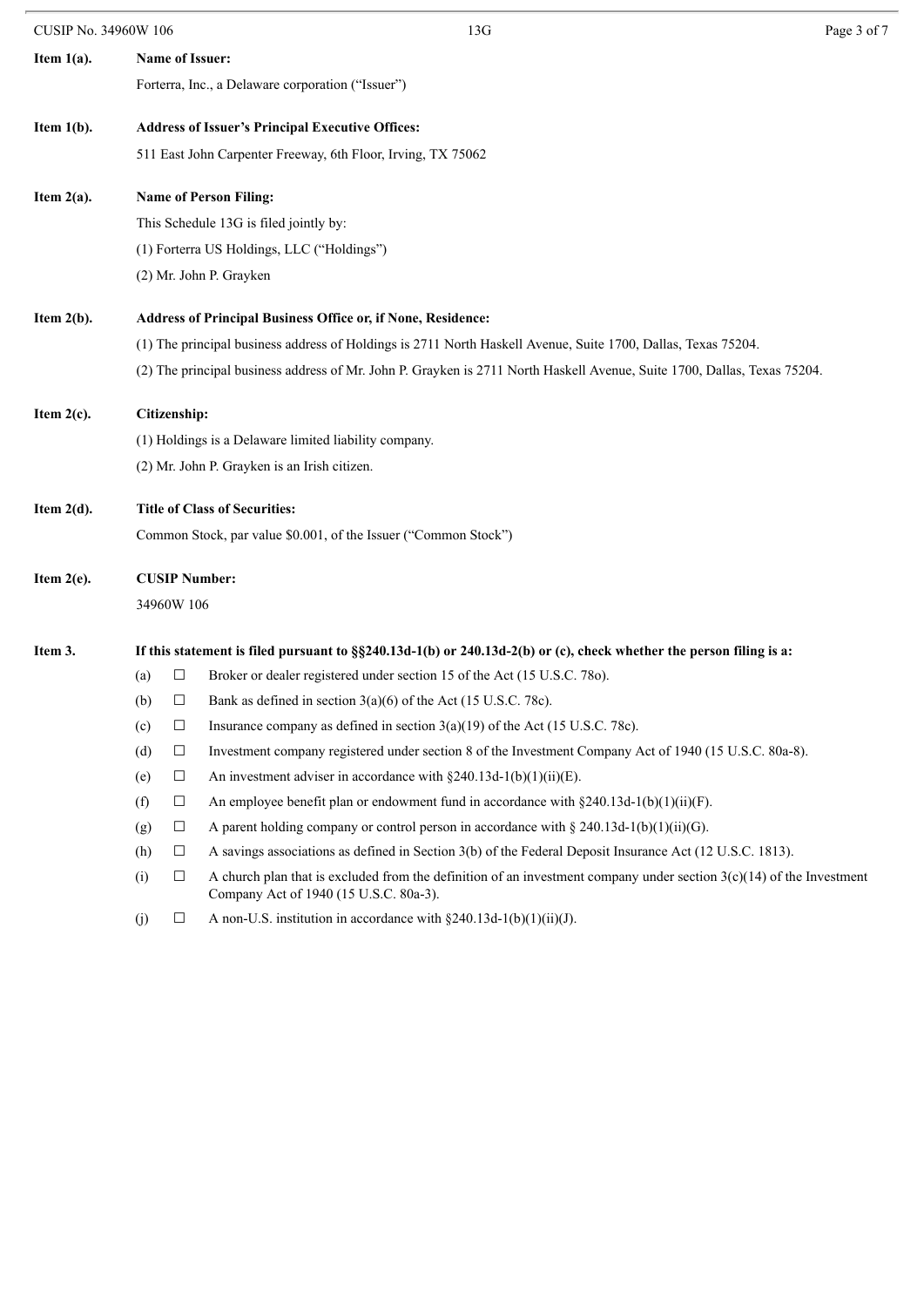(k)  $\Box$  Group, in accordance with §240.13d-1(b)(1)(ii)(K).

Not applicable.

#### **Item 4. Ownership.**

The 34,907,250 shares of Common Stock reported on this Schedule 13G/A are held directly by Holdings. Mr. John P. Grayken controls and is the sole owner (shareholder) of Lone Star Management Co. IX, Ltd., a Bermuda limited exempted company ("Management"), which controls and is the general partner of Lone Star Partners IX, L.P., a Bermuda exempted limited partnership ("Partners"), which controls and is the general partner of Lone Star Fund IX (U.S.), L.P., a Delaware limited partnership ("Fund"), which wholly owns LSF9 Stardust GP, LLC, a Delaware limited liability company ("Stardust GP"), which controls and is the general partner of LSF9 Stardust Holdings, L.P., a Bermuda exempted limited partnership ("Stardust Holdings"), which wholly owns Holdings. For purposes of this Schedule 13G/A, the "Lone Star Entities" collectively refers to Holdings, Stardust Holdings, Stardust GP, Fund, Partners and Management.

Mr. John P. Grayken, who in various capacities is related to the Lone Star Entities, including as sole shareholder of Management, may be deemed to share beneficial ownership of the Common Stock owned by Holdings.

a) Amount beneficially owned:

Holdings is the beneficial owner of 34,907,250 shares of Common Stock; and

Mr. John P. Grayken is the beneficial owner of 34,907,250 shares of Common Stock.

(b) Percent of class:3

Holdings is the beneficial owner of 53.2% of the outstanding shares of Common Stock; and

Mr. John P. Grayken is the beneficial owner of 53.2% of the outstanding shares of Common Stock.

- (c) Number of shares as to which the person has:
	- (i) Sole power to vote or to direct the vote:

Holdings has the sole power to vote or to direct the vote over 0 shares of Common Stock; and

Mr. John P. Grayken has the sole power to vote or to direct the vote over 0 shares of Common Stock.

(ii) Shared power to vote or to direct the vote:

Holdings has the shared power to vote or to direct the vote over 34,907,250 shares of Common Stock; and Mr. John P. Grayken has the shared power to vote or to direct the vote over 34,907,250 shares of Common Stock.

(iii) Sole power to dispose or to direct the disposition of:

Holdings has the sole power to dispose or to direct the disposition of 0 shares of Common Stock; and

3 Based upon 65,673,670 shares of Common Stock outstanding as of October 26, 2020, as reported in the Issuer's Quarterly Report on Form 10-Q for quarter ended September 30, 2020 and filed with the Securities and Exchange Commission on October 29, 2020.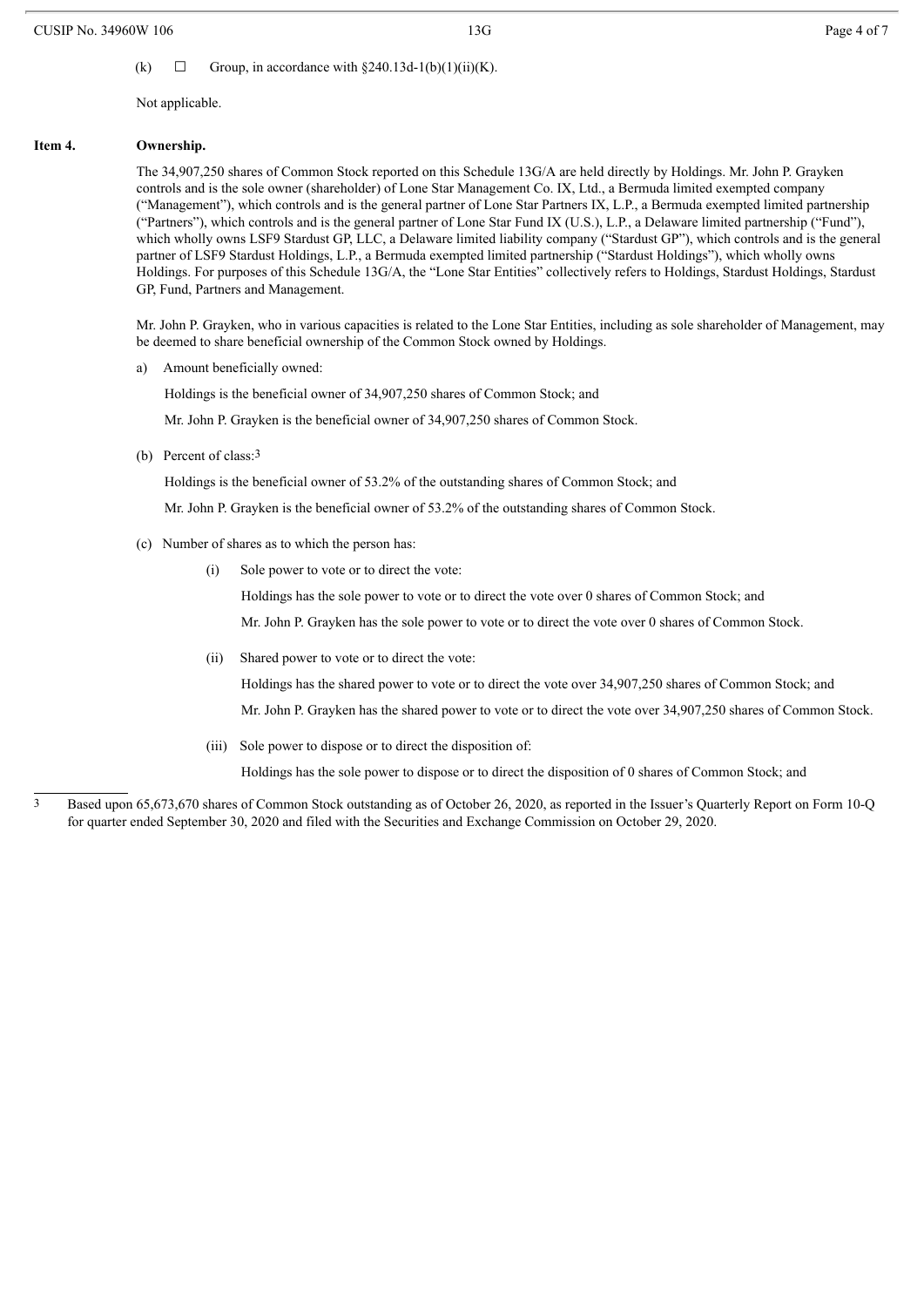| CUSIP No. 34960W 106 |                                        | 13G                                                                                                                                                                                                                                                                       | Page 5 of 7 |  |
|----------------------|----------------------------------------|---------------------------------------------------------------------------------------------------------------------------------------------------------------------------------------------------------------------------------------------------------------------------|-------------|--|
|                      |                                        | Mr. John P. Grayken has the sole power to dispose or to direct the disposition of 0 shares of Common Stock.                                                                                                                                                               |             |  |
|                      | (iv)                                   | Shared power to dispose or to direct the disposition of:                                                                                                                                                                                                                  |             |  |
|                      |                                        | Holdings has the shared power to dispose or to direct the disposition of 34,907,250 shares of Common Stock; and                                                                                                                                                           |             |  |
|                      |                                        | Mr. John P. Grayken has the shared power to dispose or to direct the disposition of 34,907,250 shares of Common<br>Stock.                                                                                                                                                 |             |  |
| Item 5.              |                                        | <b>Ownership of Five Percent or Less of a Class.</b>                                                                                                                                                                                                                      |             |  |
|                      | Not applicable.                        |                                                                                                                                                                                                                                                                           |             |  |
| Item 6.              |                                        | Ownership of More Than Five Percent on Behalf of Another Person.                                                                                                                                                                                                          |             |  |
|                      |                                        | The right to receive dividends in respect of, or the proceeds from the sale of, the 34,907,250 shares of Common Stock held of record<br>by Holdings is governed by the certificate of formation and amended and restated limited liability company agreement of Holdings. |             |  |
| Item 7.              | <b>Company or Control Person.</b>      | Identification and Classification of the Subsidiary Which Acquired the Security Being Reported on by the Parent Holding                                                                                                                                                   |             |  |
|                      | Not applicable.                        |                                                                                                                                                                                                                                                                           |             |  |
| Item 8.              |                                        | Identification and Classification of Members of the Group.                                                                                                                                                                                                                |             |  |
|                      | Not applicable.                        |                                                                                                                                                                                                                                                                           |             |  |
| Item 9.              | <b>Notice of Dissolution of Group.</b> |                                                                                                                                                                                                                                                                           |             |  |
|                      | Not applicable.                        |                                                                                                                                                                                                                                                                           |             |  |
| Item 10.             | Certifications.                        |                                                                                                                                                                                                                                                                           |             |  |
|                      | Not applicable.                        |                                                                                                                                                                                                                                                                           |             |  |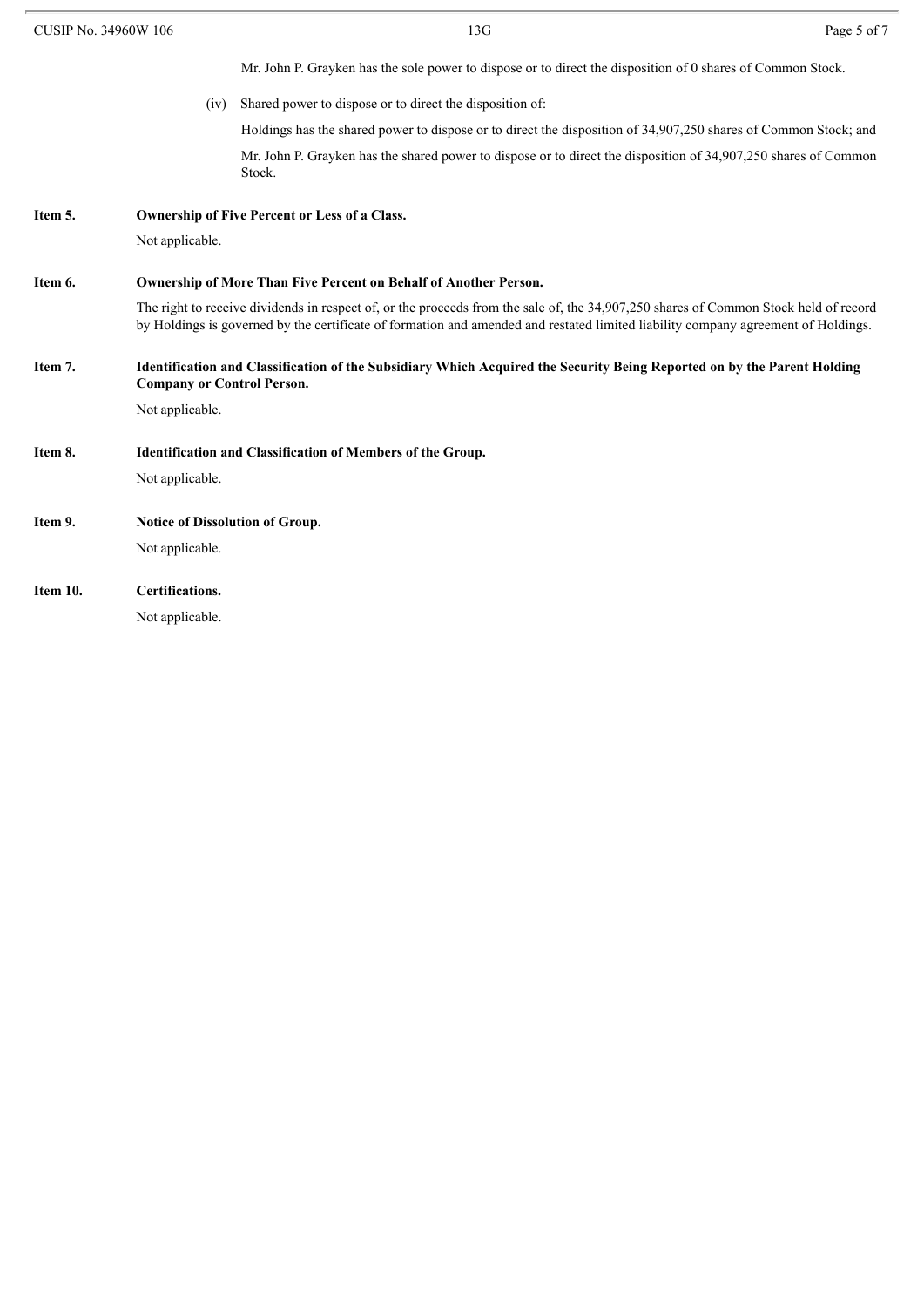#### CUSIP No. 34960W 106 Page 6 of 7

### **SIGNATURE**

After reasonable inquiry and to the best of my knowledge and belief, each of the undersigned certifies that the information set forth in this statement is true, complete and correct.

FORTERRA US HOLDINGS, LLC

By: /s/ Rafael Colorado February 3, 2021 Name: Rafael Colorado Title: President

#### JOHN P. GRAYKEN

- By: /s/ William D. Young February 3, 2021
- Name: William D. Young

Title: Attorney-in-Fact for John P. Grayken